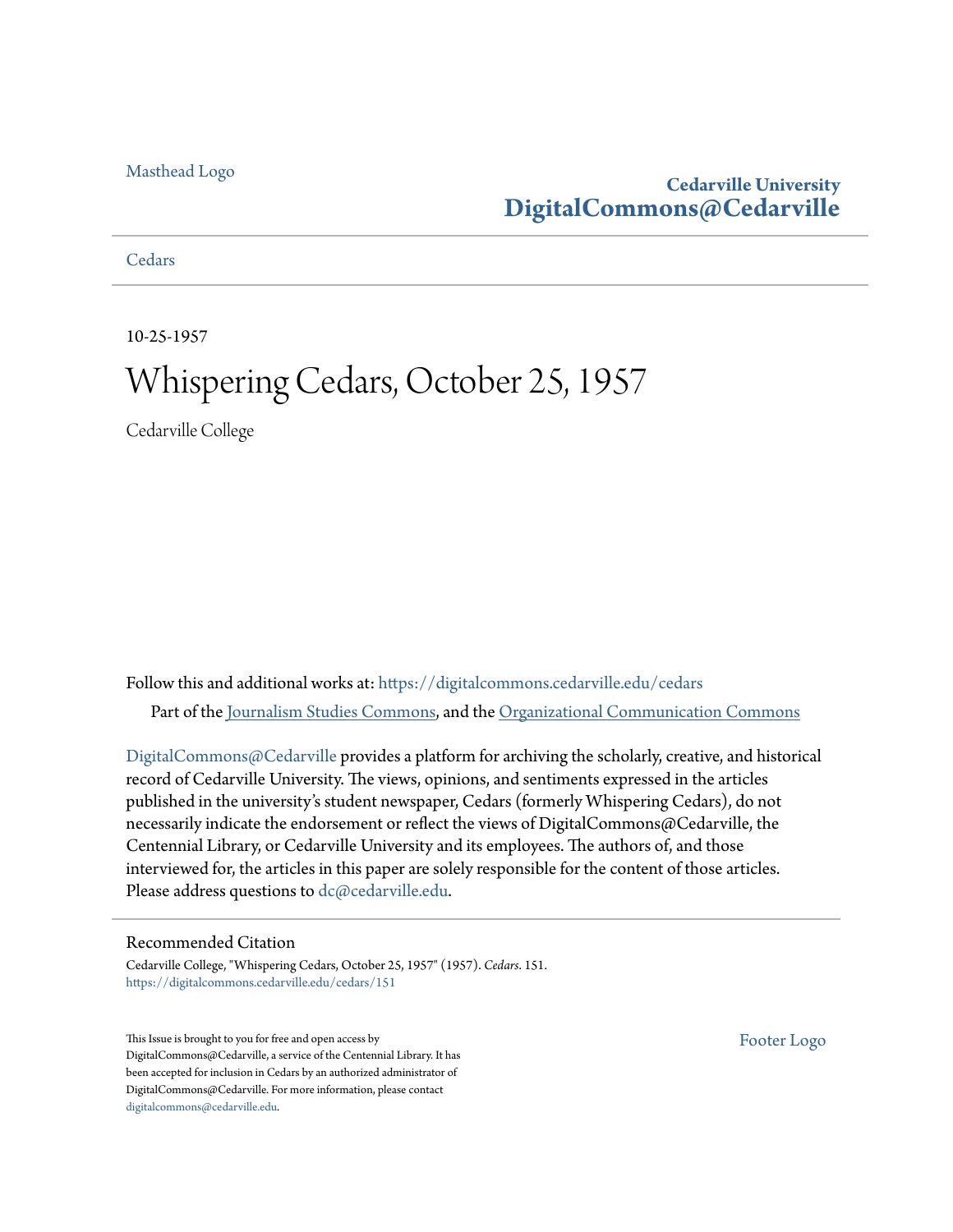# $\begin{picture}(120,140) \put(0,0){\line(1,0){10}} \put(15,0){\line(1,0){10}} \put(15,0){\line(1,0){10}} \put(15,0){\line(1,0){10}} \put(15,0){\line(1,0){10}} \put(15,0){\line(1,0){10}} \put(15,0){\line(1,0){10}} \put(15,0){\line(1,0){10}} \put(15,0){\line(1,0){10}} \put(15,0){\line(1,0){10}} \put(15,0){\line(1,0){10}} \put(15,0){\line$

A Weekly Student Publication From Cedarville College Friday, October 25, 1957 VOL. II  $^{\circ}$  No. 4  $\mathcal{F}$  and CEDARVILLE STUDENTS PRESENT "NIGHT OF JANUARY 16th,"

Saturday evening at eight l'clock in the Cedarville High School auditorium, Cedarville College students will produce a three-act play, entitled, "Night of January 16th." This comedy-drama is writ-

#### STUDENT COUNCIL FLOAT

One of the high lights of the homecoming weekend at Cedarville College is the annual Halloween parade of the Cedarville township. Last year the college entered a float in the parade a n d not only won first prize in the religious category, but exhibited a real testimony for Jesus Christ.

The float committee of this year has expressed their desire for reaching the people of Cedarville for Christ as the primary motive for entering this year's parade. The float will be a mountain stream, trickling from a rock, surrounded by flower gardens. Colored spot lights will add to the color of the float. The basis for the water theme is Rev. 22:17.  $\text{(conft, on page 3)}$ 

published in 1936 by Longmans Green and Co. The drama has tremendous audience appeal for every listener becomes involved in the pro or con of the Karen Andre case which is being tried in a New York court. The lawyers present their case eloquently. The jurors must discern between guilty and non-guilty. These jurors will be chosen from the audience.

ten by Ann Rand; it was

The main characters are: District Atterney Flint --Maurice Stone Defense Attorney Stevens-<br>Jack Willetts Karen Andre -------Grace Willetts Nancy Faulkner ----Ruth Yost You will not want to miss this production so

buy your ticket from any member of the cast as soon as possible.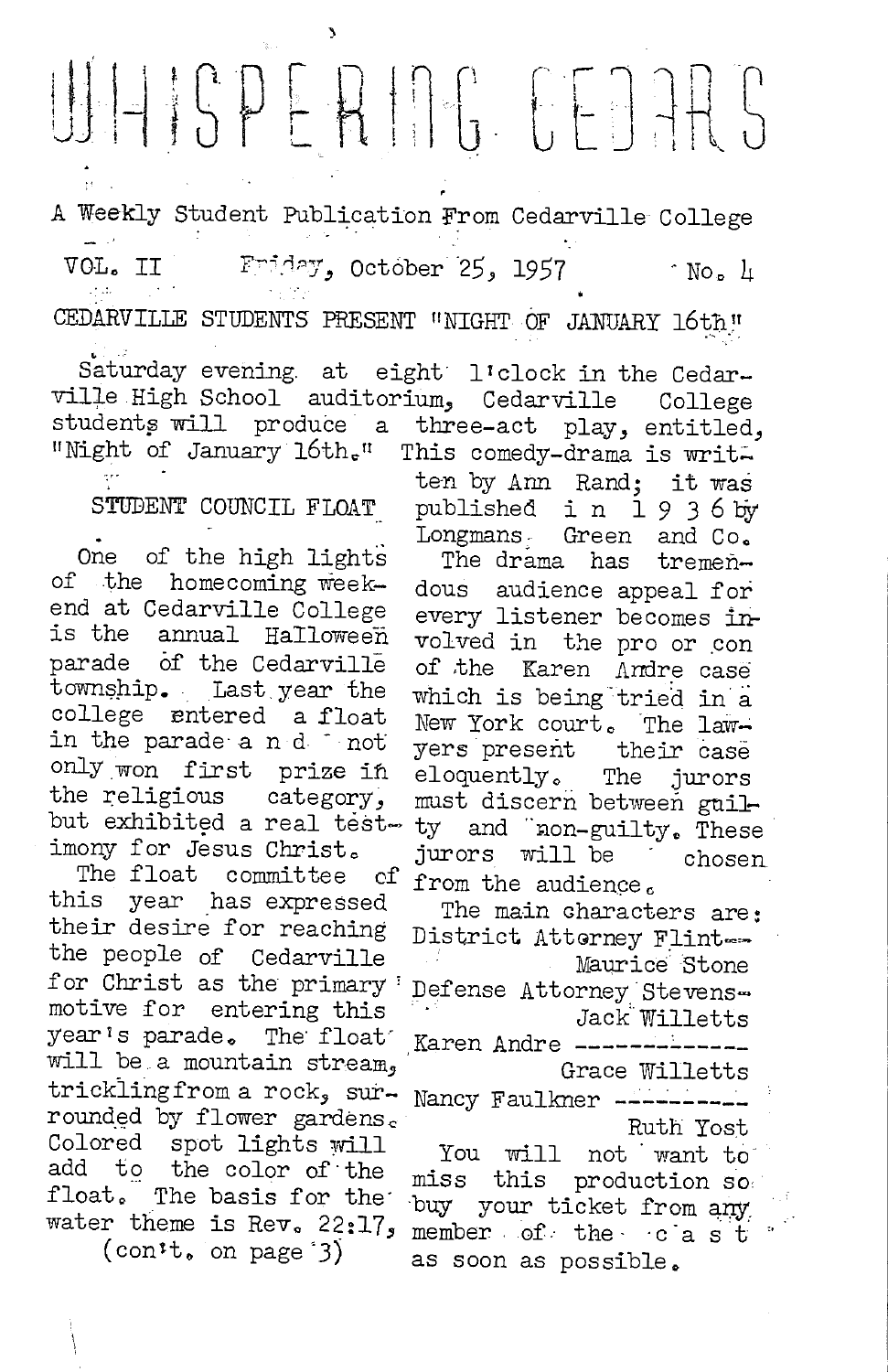#### EDITORIAI,

"Homecoming" -- a word on many lips during this surely has many different meanings for us today. To some it is their home, their home town, or their college. In our case it is our college. This week-end we are welcoming back:all those who have attended Cedarville Col $lege.$ The students have loved and served this college with their whole hearts while ence and in turn this college has strengthened that offends the Jew. and edified their hearts, souls, and lives for future service in the Lord's work as well as in secular fields. Therefore. it doesn't matter in how many different ways the Lord has led us, we always look back to Cedarville.  $\texttt{For:}$ "Home i s where the heart is."

WHISPERING CEDARS STAFF Ruth Yost... -<br>Fiditor Esther Chesebro.asst. ed. Fred Brooks Alberta Carr Keith Collett Carolyn Hale Ruth Himsel. Bob Humphreys Dave Matson Cliff Miller Sandra Milliken Hublall Sookram Mr. Wittig . . . Advisor

 $\sim \Lambda$  fourth  $\mathbb{R}^n$ , a learned educator recently said season of the year. It should be added to our public school curriculum. An attitude of "reverence" would be achieved by a religious training program. This would be on a non-sectarian basis-with no doctrine but only the spiritual life emphasized. However, there must of necessity be an object for this reverence. To whom shall we teach these inattend-students to revere? We cannot say Christ for Neither can we say Virgin Mary for that offends the "Protestant". Nor can we answer the Jewish God for today he is offensive to both Romanists and Protestants.

> A similar dilemma is occasioned when the selection of a Divine Record is attempted. These three major groups each<br>believe in a different revelation of God.

This confusion is caused by a reversal of God's order in II Timothy 3:16 where doctrine is first and instruction in righteousness last. Doctrine serves a s a foundation for righteousness! This revers al is sweeping over Christendom today in the form (con't. on page 3)

¢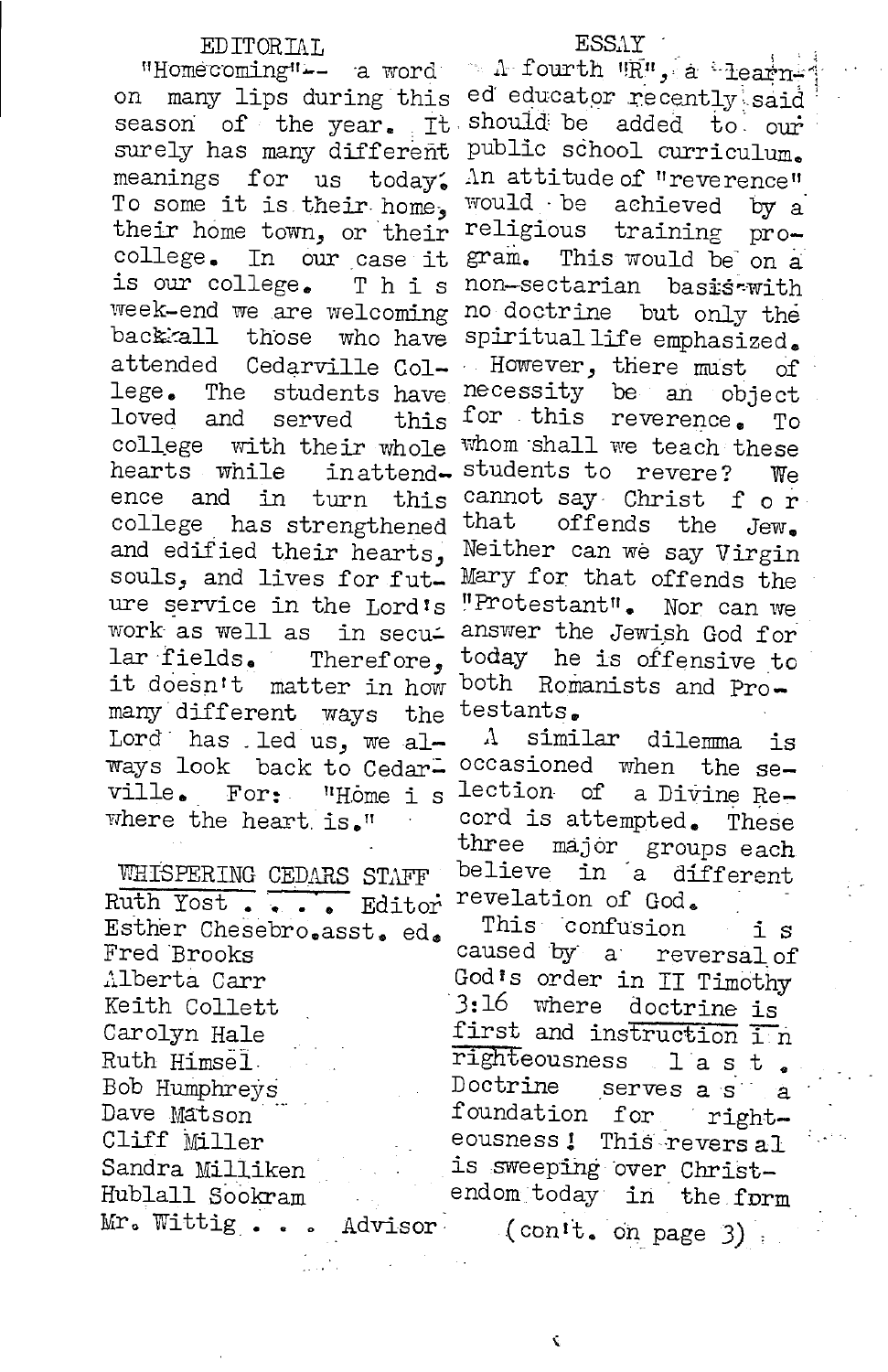#### SOCIAL NOTES

The week-end and coming weekfinds Cedarville college studentsbusy in many activities.

First of all there is same time? the annual parade tonight. The students have worked. hard on the float, and we hope there will be a first prize for their efforts.

There will also be a Costume Halloween Party immediately following the parade, in the College Gym. I hear many original ideas floating around. Don't you beleft out of the fun. Come in a costume! !

Saturday will be the <sup>1</sup> Homecoming activities. Open house will be held along with the displays made by organized groups.

At 8 P.M. there will be the Homecoming Play held in the High School Auditorium.

The Gamma Kai initiation which was to have been on Tuesday will have to be postponed until a later date because of the sickness of many.

CHAPEL CALENDAR Monday -- Prayer Meetings Tuesday -- Prof. Webber Wednesday-Student Council Thursday -Prof. Underwood

 $(conit, from page 1)$ "And let Him that is athirst come. And whosoever will. let Him take the water of life freely." CAMPUS WHISPERS

"How is a certain girl going to be a missionary. on a Michigan farm and fill 19 siloes at the

Melodious tones of a tenor voice can be heard coming from a Xenia Church. Has he Reformed?

The last mile home is the longest mile from a sick brother's... alone. Grace?

Who is the boy who suddenly has a relapse when he finds that nurse Jean isn't comingdown anymore? How about that, Kleek?

y ou heard the Have latest song from Cedar Shack by Fishy Foltz and his Firehouse Five playing "O Come Out You Flu.. Boogie"?

 $\frac{\text{conn}}{\text{cm}}$  from page 2) interdenominationalоf ism and liberalism.  $Be$ ware of a n y movement that is characterized by a de-emphasis of doctrine. I Thes. 5:21

FLU STRIKES CEDARVILLE -For the information of guests, in case we our look a little weak to you, we just survived the flu. We're glad you came and we won't let anything like flu hinder our fellowship.